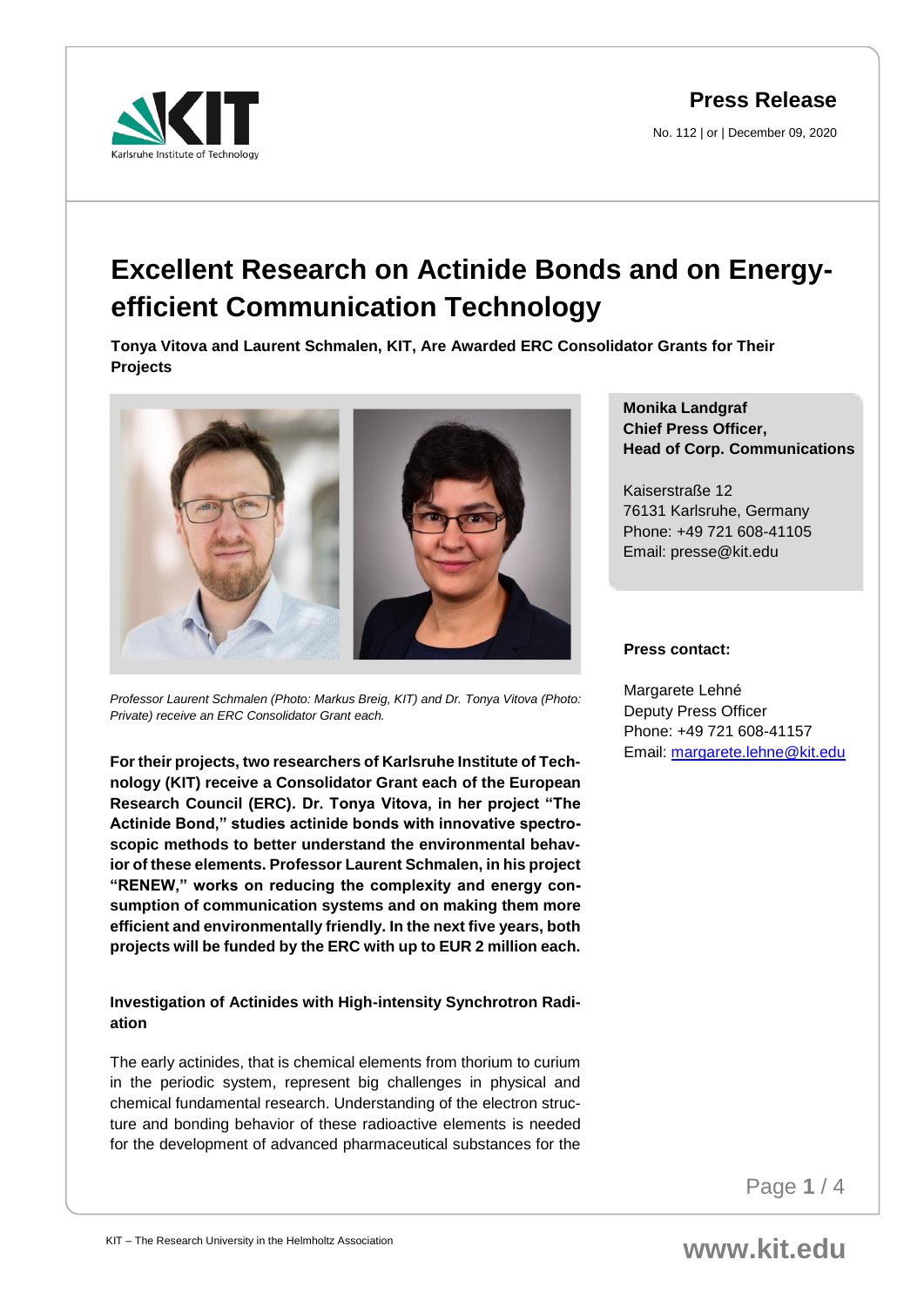No. 112 | or | December 09, 2020



specific treatment of cancer diseases or of new remediation methods for radioactively contaminated areas and for improved insight into the behavior of actinides in the environment. **Dr. Tonya Vitova**, Head of the High-resolution X-ray Spectroscopy Group of KIT's Institute for Nuclear Waste Disposal (INE) concentrates on the relationship between covalency and the strength of the chemical actinide bonds in gaseous, liquid, and solid materials. For her project "**The Actinide Bond – Actinide Bond Property in Gas, Liquid and Solid State,**" she uses the radiochemical laboratories of INE and combines synchrotron radiation-based X-ray spectroscopy methods with quantum chemistry calculations to develop processes for the selection of suitable actinide materials or complexing agents for various applications. Innovative technologies based on the high-intensity synchrotron radiation of the KARA electron storage ring on KIT's Campus North are of high importance to her work.



*Tonya Vitova setting up the X-ray emission experiment in the CAT-ACT beamline (highenergy beamline for CATalysis and ACTinide research). Next to her, the high-resolution X-ray emission spectrometer with five analyzer crystals can be seen. (Photo: Markus Breig, KIT)* 

## **Communication Systems Reassembled with AI**

Demand for data-intensive communication services, such as video streaming, is growing exponentially. Increasing data traffic can only be managed by significantly reducing the complexity of data processing in the transmission and receiver systems of the networks. In addition, the worldwide communication network is responsible for a major share in global energy consumption. Within the project **RENEW – Reinventing Energy Efficiency in Communication Networks,"**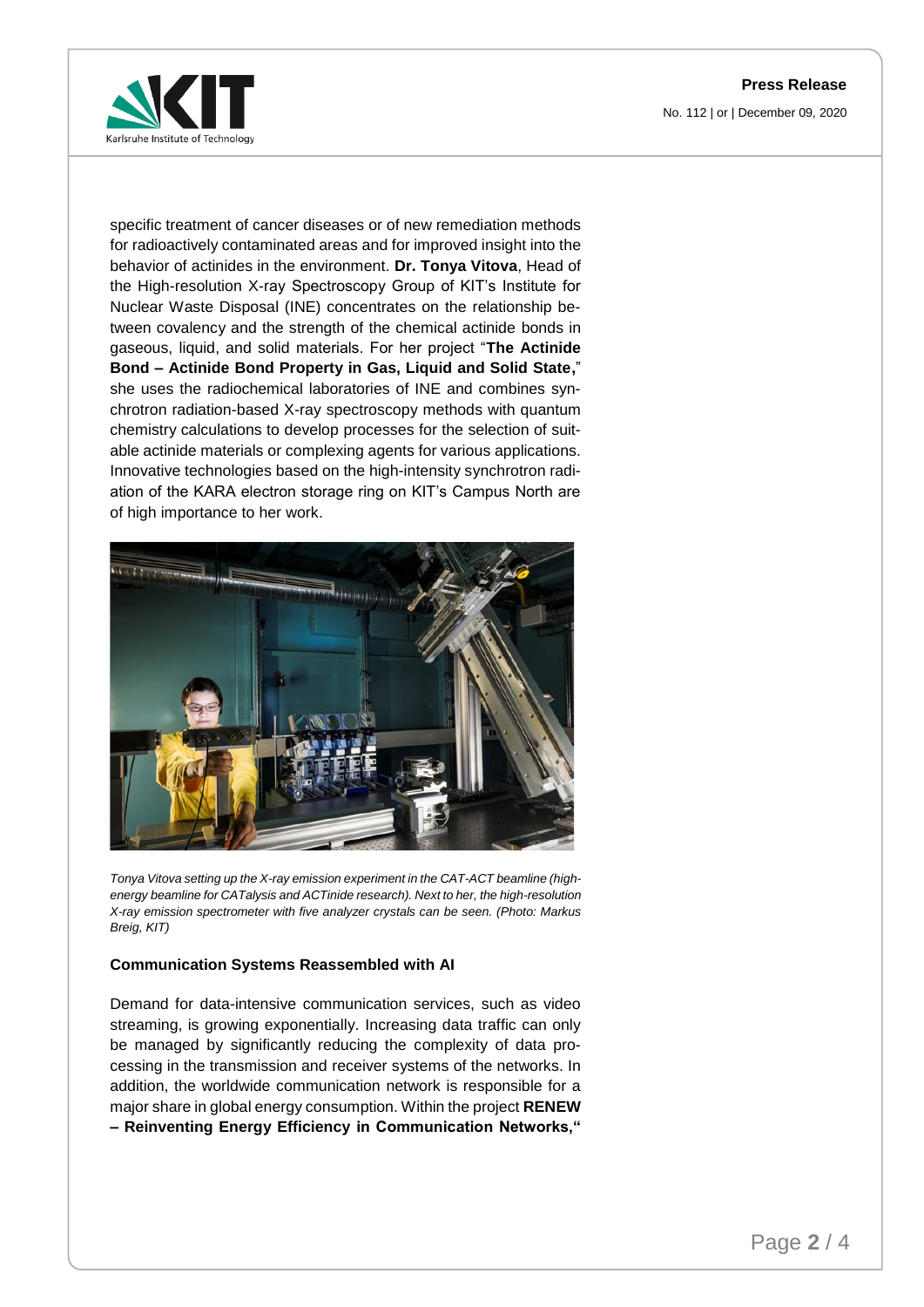No. 112 | or | December 09, 2020



**Professor Laurent Schmalen** and his team from the Communications Engineering Lab (CEL) of KIT are working on solutions to reduce both complexity and power consumption of communication technologies to achieve higher data rates and better environmental compatibility. Using methods of artificial intelligence (AI) and machine learning, the researchers reduce cost-intensive algorithms of receivers. These are decomposed into their atomic fractions and reassembled with AI methods such that the desired compromise is reached between high performance and low energy consumption. In preliminary studies, the scientists already succeeded in largely facilitating decoding of certain error-correcting codes. As error correction in the receiver usually consumes most of the energy, this approach has a great potential for the design and implementation of energy-efficient communication technology.



*Demand for data-intensive communication services is increasing. Growing data traffic requires reduction of the complexity of data processing in the transmission and receiver systems of the networks. (Photo: Lydia Albrecht, KIT)* 

## **ERC Consolidator Grants 2020**

The European Research Council awards Consolidator Grants to projects of outstanding scientists, who were conferred their doctorates seven to twelve years ago and whose own independent working group is in the consolidation phase. After the call for proposals in 2020, the ERC awarded Consolidator Grants in the total amount of EUR 655 million to 327 projects in 23 countries. 2506 proposals had been submitted. The approval rate, hence, was about 13 percent.